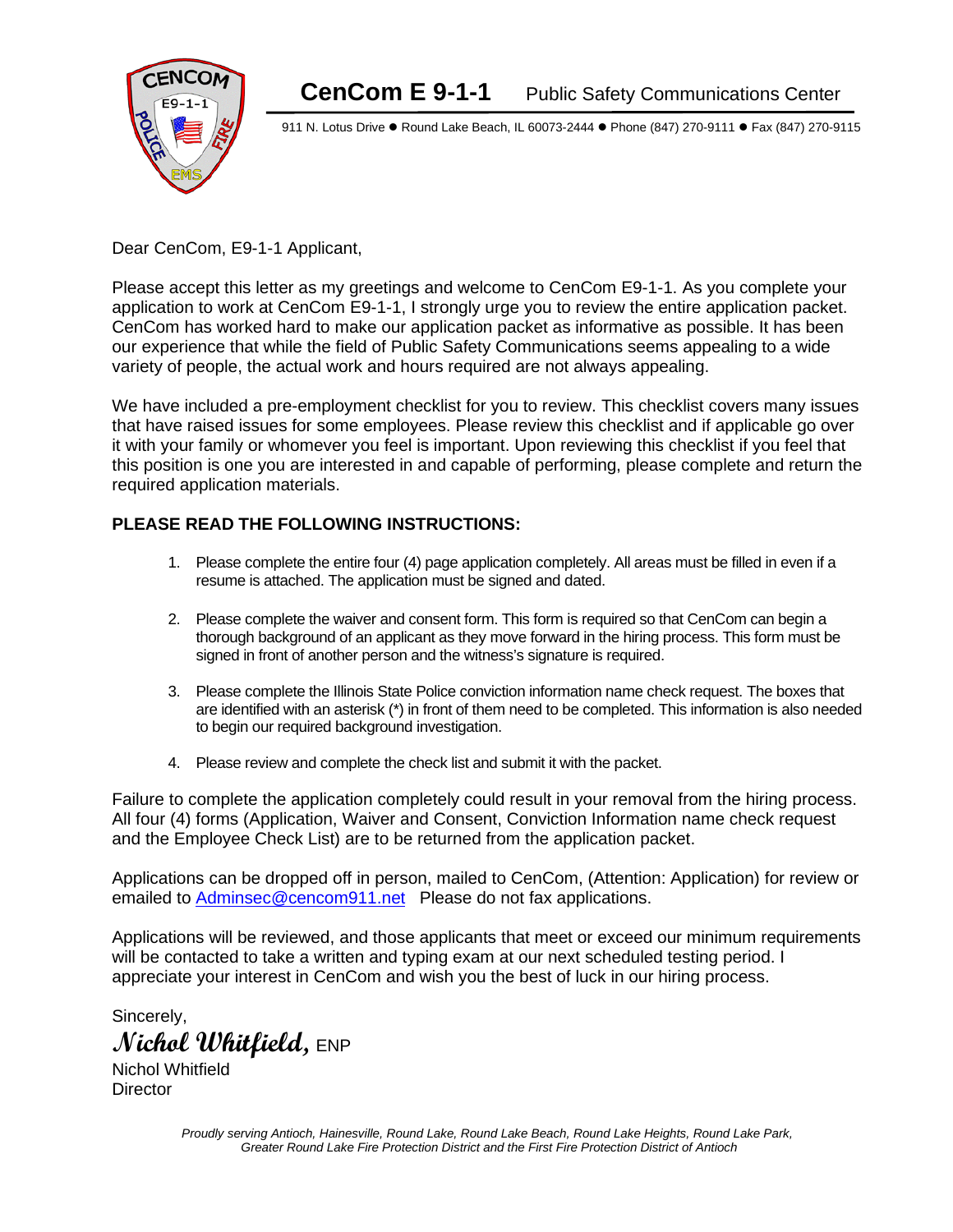

911 N. Lotus Drive . Round Lake Beach, IL 60073-2444 . Phone (847) 270-9111 . Fax (847) 270-9115

# **APPLICATION PACKET**

**CENCOM IS A MULTI-AGENCY 9-1-1 COMMUNICATIONS CENTER THAT PROVIDES PUBLIC SAFETY COMMUNICATIONS FOR SEVEN AGENCIES.** 

**PUBLIC SAFETY COMMUNICATIONS IS A DEMANDING CAREER THAT INVOLVES WORKING ON ONE OF TWO SHIFTS. THE SHIFTS ARE FROM 7:00 A.M. TO 7:00 P.M., 7:00 P.M. TO 7:00 A.M. EMPLOYEES ALSO WORK HOLIDAYS AND WEEKENDS. ALL APPLICANTS MUST BE ABLE TO WORK IN THIS TYPE OF SHIFT ENVIRONMENT.** 

**PUBLIC SAFETY COMMUNICATIONS ALSO INVOLVES THE ABILITY TO MULTI-TASK IN A FAST-PACED ENVIRONMENT WHILE BEING ABLE TO PAY ATTENTION TO DETAIL. ALL APPLICANTS SHOULD BE ABLE TO MULTI-TASK.**

**PUBLIC SAFETY COMMUNICATIONS INVOLVES USING A VARIETY OF TECHNOLOGIES QUICKLY AND EFFECTIVELY. THESE TECHNOLOGIES INCLUDE A COMPUTER AIDED DISPATCH SYSTEM, COMPUTER 9-1-1 SYSTEM, AND MULTIPLE RADIO FREQUENCIES.**

**APPLICANTS MUST ALSO BE ABLE TO WORK WITH A POSITIVE ATTITUDE AND PROVIDE HIGH LEVEL OF CUSTOMER SERVICE TO THE CITIZENS WE SERVE.**

**APPLICANTS MUST BE ABLE TO WORK AS PART OF A TEAM. EMPLOYEES OF CENCOM WORK ON A SHIFT WITH OTHER EMPLOYEES AND ALSO HAVE TO WORK EFFECTIVELY WITH MEMBER AGENCIES.** 

**APPLICANTS MUST BE ABLE TO PASS A THOROUGH BACKGROUND INVESTIGATION, PSYCHOLOGICAL EXAM, MEDICAL EXAM AND DRUG SCREEN**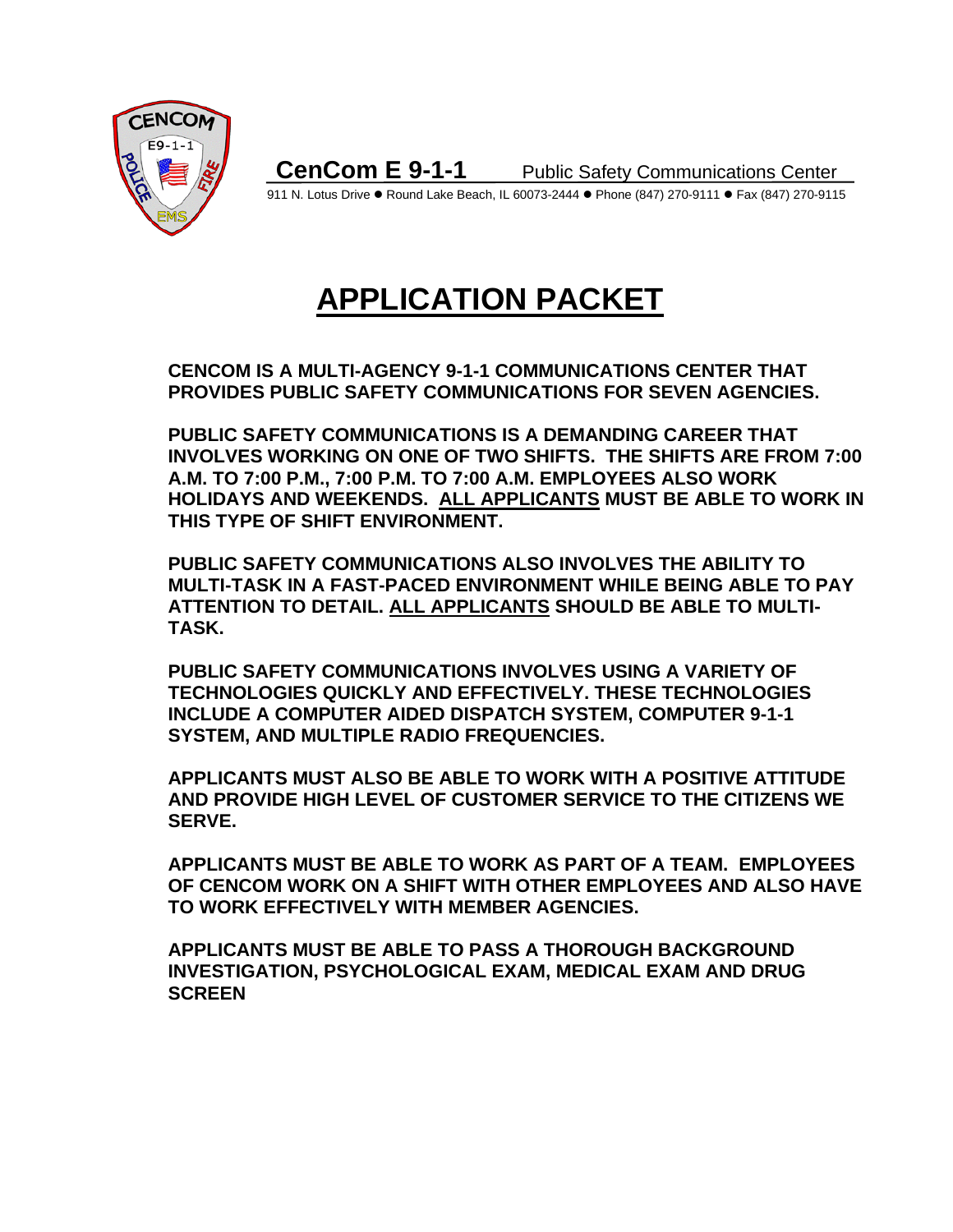

911 N. Lotus Drive . Round Lake Beach, IL 60073-2444 . Phone (847) 270-9111 . Fax (847) 270-9115

# **SALARY/WAGE/BENEFIT INFORMATION**

**Telecommunicator I - Entry level, no experience needed.**

- **\$24.67 an hour (\$51,322.54 annually)**
- **Group Health, Dental, Vision Insurance** (PPO/HMO)
- **Group Life Insurance**
- **IMRF Pension, 457 Deferred Comp, Roth IRA**
- **Paid Vacation**
- **12hr Work schedule**

# **Telecommunicator II - Experience Required**

- **\$25.91 an hour (\$53,885.52 annually)**
- **Group Health, Dental, Vision Insurance** (PPO/HMO)
- **Group Life Insurance**
- **IMRF Pension, 457 Deferred Comp, Roth IRA**
- **Paid Vacation**
- **12hr Work schedule**

# **Part Time Telecommunicator - Experience Required**

- **Starting Hourly - \$19.50** (Depending on Qualifications)
- **Must have either Police or Fire Dispatch Experience**
- **Average 10-20 hours a week**
- **Flexible sign-up**
- $\checkmark$  **Holiday Pay** (When working on designated Holiday)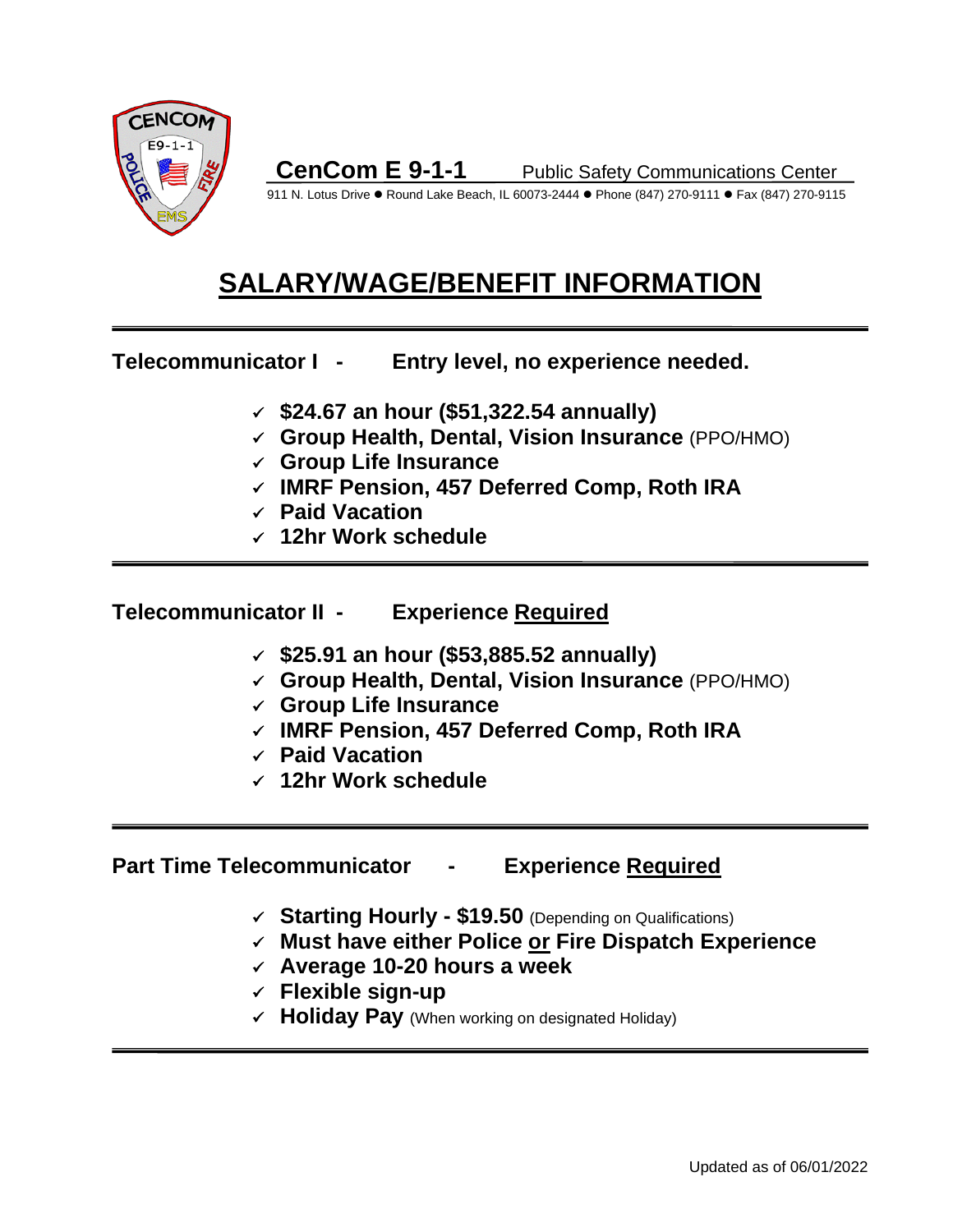

911 N. Lotus Drive . Round Lake Beach, IL 60073-2444 . Phone (847) 270-9111 . Fax (847) 270-9115

## **POSITION DESCRIPTION**

#### **TELECOMMUNICATOR - I**

Telecommunicator I is the probationary entry level position for a Public Safety Telecommunicator at CenCom E9-1-1 that works under the direct supervision of a Communications Supervisor. Telecommunicator I performs a wide range of duties including the prompt answering of incoming requests for police, fire and EMS and dispatch these calls for service in a timely and efficient manner. The Telecommunicator I will work on one of 2 shifts. The Telecommunicator I must comply with the orders, policies, procedures, rules and regulations of CenCom E9-1-1 Public Safety Communications Center.

#### **MINIMUM QUALIFICATIONS**

- 18 years of age with High School Diploma or equivalent.
- Subject must be able to pass thorough background check.
- Must possess a valid driver's license.
- Applicants may also be subject to a pre-employment psychological and medical exam.
- Applicants will also be required to type at least 30 wpm and must have excellent communications skills.
- Ability to clearly speak without any pronounced accent or speech impediment and write the English language.
- Must be able to pass a one (1) year probationary period.

#### **ESSENTIAL JOB FUNCTIONS**

- Responsible for the operation of the emergency telephone system and radio communications systems and dispatching of all calls for police, fire and emergency medical service.
- Receive and transmit any official information called for with speed and accuracy.
- Efficiently operate all communications center equipment, including radios, telephones, computer terminals, intercom system, audio and video tape recorders, copier, fax machine and typewriter.
- Promptly and courteously communicate with and aid persons seeking assistance or information.
- Periodically conduct a video check of incarcerated prisoners in the CenCom Detention Facility.
- Successfully complete the Communications Training program during the probationary period including LEADS certification.
- Any other duties as assigned by a Communications Supervisor, Deputy Director, or the Director.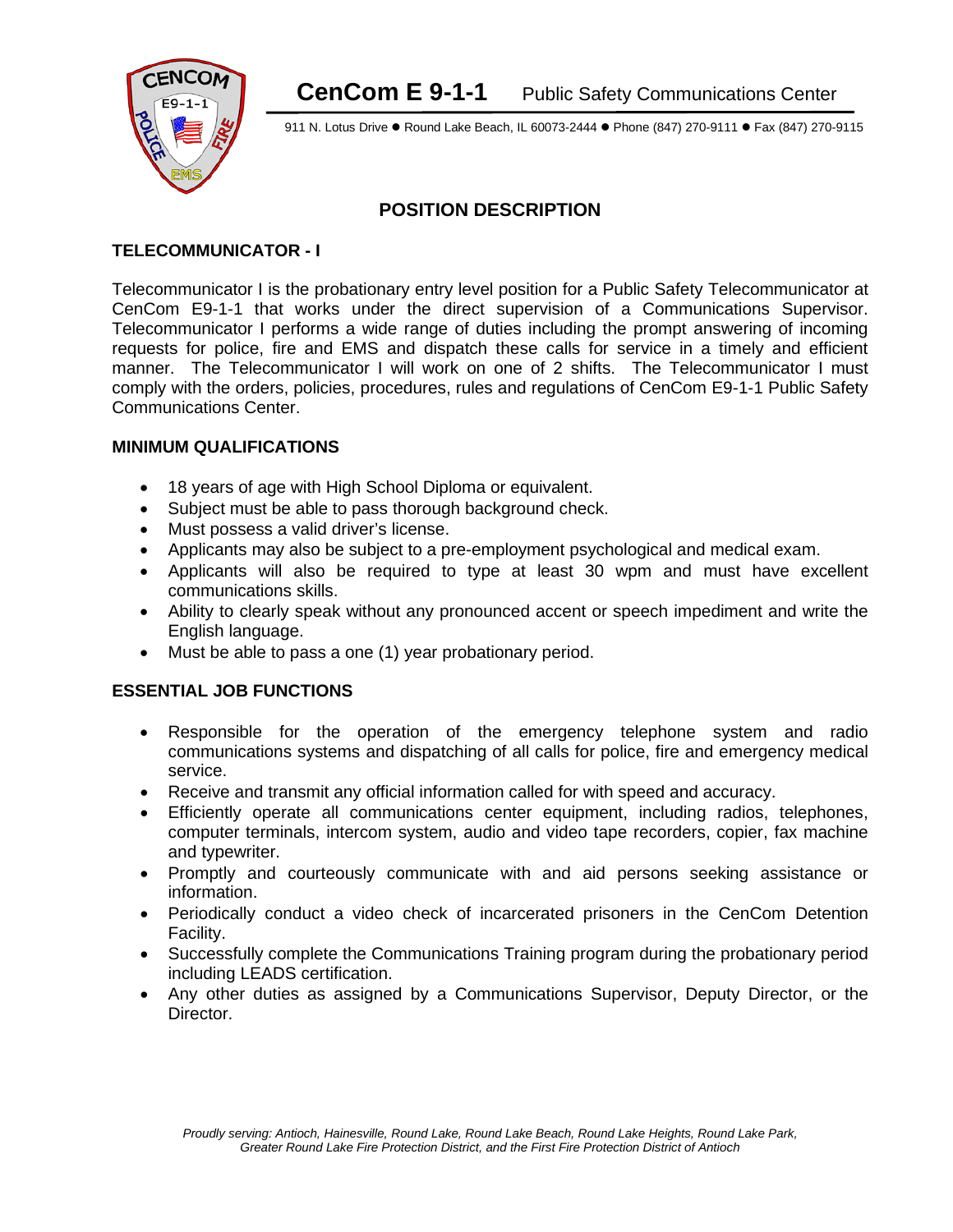#### **TELECOMMUNICATOR – I CONTINUED**

#### **PHYSICAL ABILITIES**

- Must be in sound physical health as determined by a certified licensed physician with no evidence of the use of controlled substance based on a blood or urine test conducted at the time of the physical examination.
- Must have the ability to read and discern visual images on a variety of media.
- Must have good hearing.
- Must be able to lift up to 25 pounds on occasions.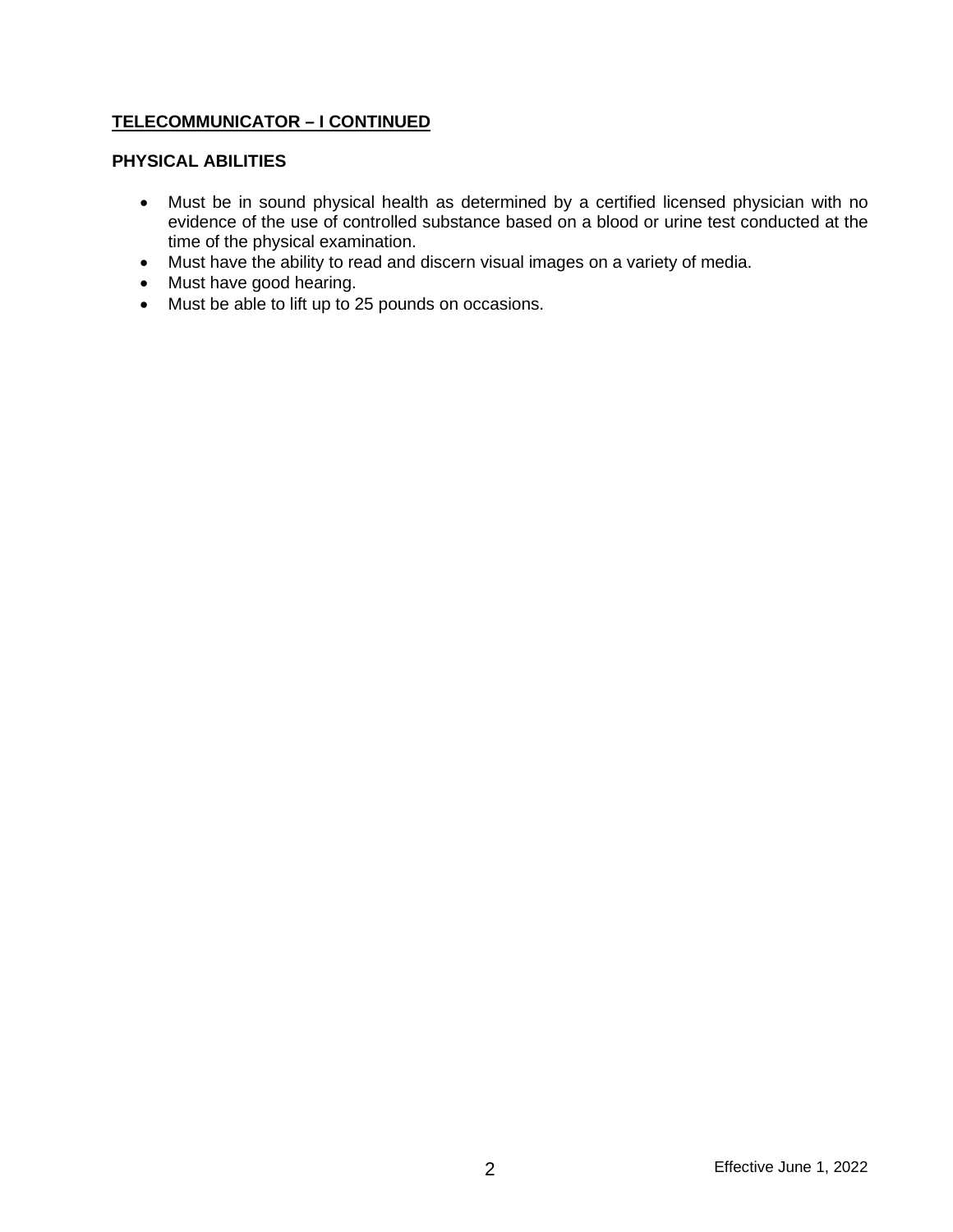

911 N. Lotus Drive . Round Lake Beach, IL 60073-2444 . Phone (847) 270-9111 . Fax (847) 270-9115

## **POSITION DESCRIPTION**

#### **TELECOMMUNICATOR - II**

Telecommunicator II is a position of an experienced Public Safety Telecommunicator at CenCom E9-1-1 that works under the direct supervision of a Communications Supervisor. This position can be hired directly into or as a promotion for a Telecommunicator I. Telecommunicator II performs a wide range of duties including the prompt answering of incoming requests for police, fire and EMS and dispatches these calls for service in a timely and efficient manner. The Telecommunicator II will work on one of 2 shifts. The Telecommunicator II must comply with the orders, policies, procedures, rules and regulations of CenCom E9-1-1 Public Safety Communications Center.

#### **MINIMUM QUALIFICATIONS**

- 18 years of age with High School Diploma or equivalent.
- Subject must be able to pass thorough background check.
- Must posses a valid driver's license.
- Applicants may also be subject to a pre-employment psychological and medical exam.
- Applicants will also be required to type at least 30 wpm and must have excellent communications skills.
- Ability to clearly speak without any pronounced accent or speech impediment and write the English language.
- Current L.E.A.D.S. full access certification.
- One year experience as a public safety Telecommunicator answering 9-1-1 calls and dispatching police, fire and EMS units.
- A Telecommunicator should have experience in using a CAD (computer aided dispatch) system.
- Must be able to pass a one (1) year probationary period.

#### **ESSENTIAL JOB FUNCTIONS**

- Responsible for the operation of the emergency telephone system and radio communications systems and dispatching of all calls for police, fire and emergency medical service.
- Receive and transmit any official information called for with speed and accuracy.
- Efficiently operate all communications center equipment, including radios, telephones, computer terminals, intercom system, audio and video tape recorders, copier, fax machine and typewriter.
- Promptly and courteously communicate with and aid persons seeking assistance or information.
- Periodically conduct a video check of incarcerated prisoners in the CenCom Detention Facility.
- Successfully complete an accelerated Communications Training program if the applicant is not already a CenCom Telecommunicator I.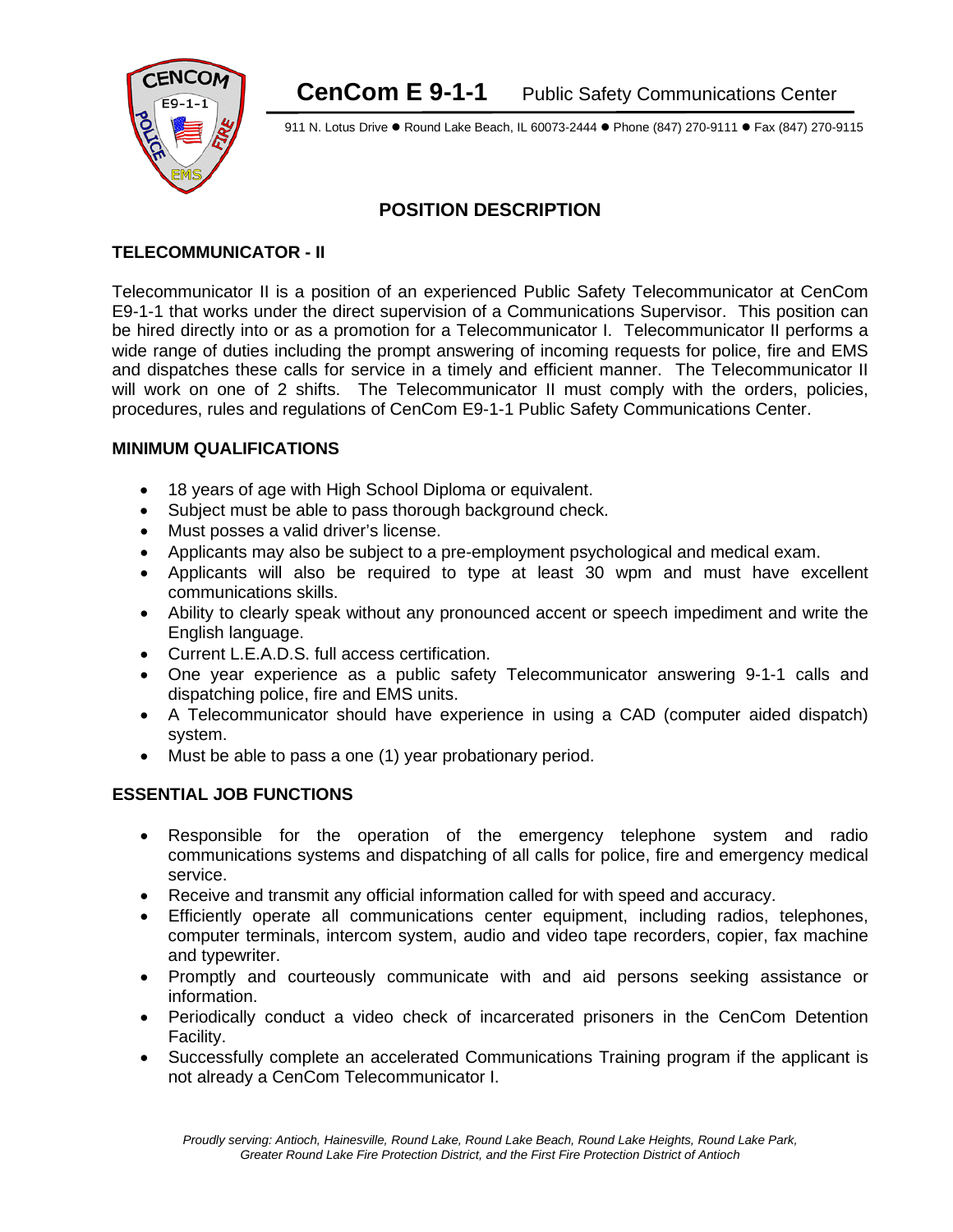#### **TELECOMMUNICATOR – II CONTINUED**

### **ESSENTIAL JOB FUNCTIONS (CONTINUED)**

- Act as a Communications Training Officer and train new employees as needed.
- Any other duties as assigned by a Communications Supervisor, Deputy Director, or the Director.

#### **PHYSICAL ABILITIES**

- Must be in sound physical health as determined by a certified licensed physician with no evidence of the use of controlled substance based on a blood or urine test conducted at the time of the physical examination.
- Must have the ability to read and discern visual images on a variety of media.
- Must have good hearing.
- Must be able to lift up to 25 pounds on occasions.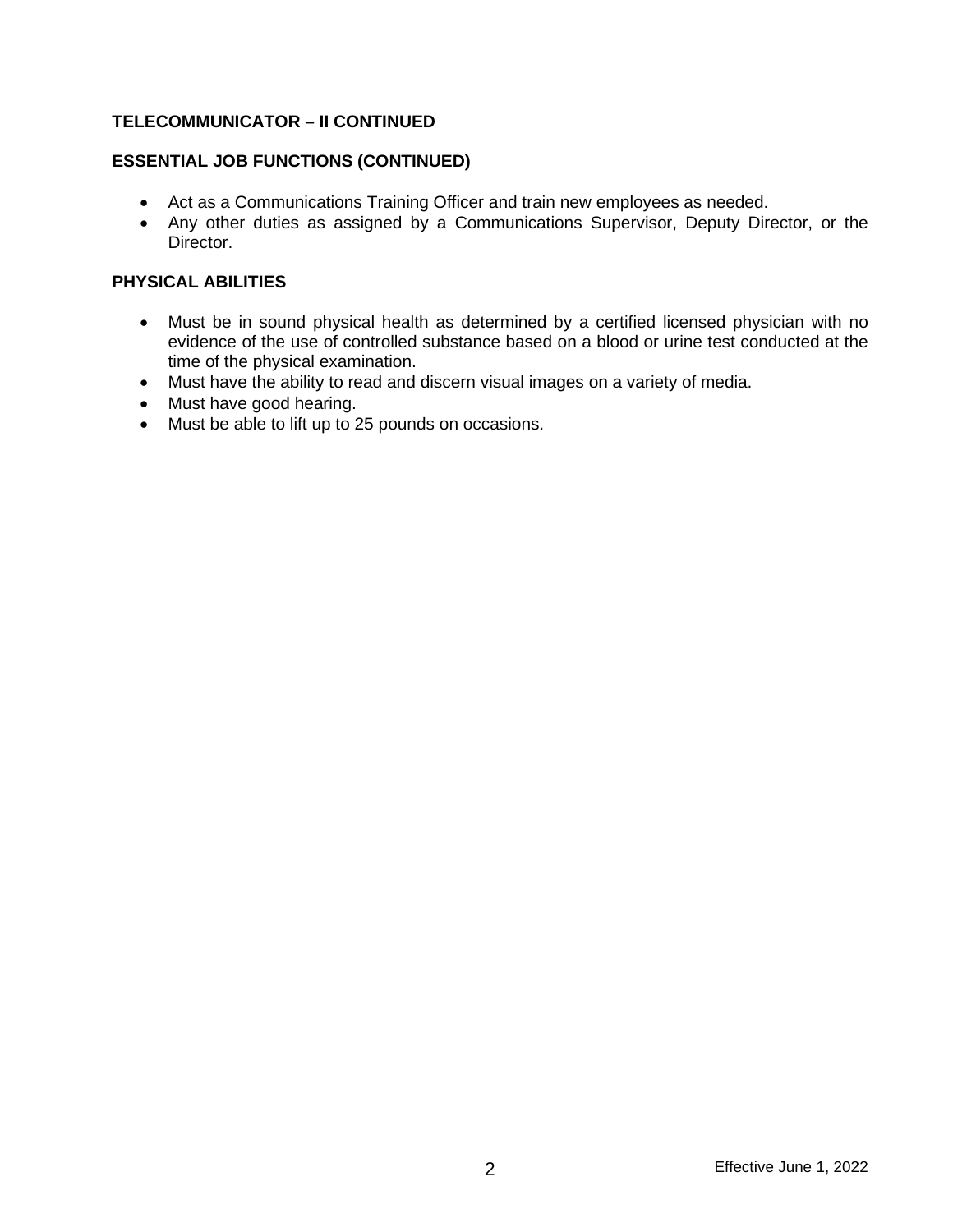

911 N. Lotus Drive . Round Lake Beach, IL 60073-2444 . Phone (847) 270-9111 . Fax (847) 270-9115

# **POSITION DESCRIPTION**

#### **PART – TIME TELECOMMUNICATOR**

The Part-Time Telecommunicator position is for people with experience in public safety communications. The Part-Time Telecommunicator at CenCom E9-1-1 works under the direct supervision of a Communications Supervisor. Part-Time Telecommunicator performs a wide range of duties including the prompt answering of incoming requests for police, fire and EMS and dispatches these calls for service in a timely and efficient manner. The Telecommunicator II will work on one of 2 shifts. The Part-Time Telecommunicator must comply with the orders, policies, procedures, rules and regulations of CenCom E9-1-1 Public Safety Communications Center.

#### **MINIMUM QUALIFICATIONS**

- 18 years of age with High School Diploma or equivalent.
- Subject must be able to pass thorough background check.
- Must possess a valid driver's license.
- Applicants may also be subject to a pre-employment psychological and medical exam.
- Applicants will also be required to type at least 30 wpm, and must have excellent communications skills.
- Ability to clearly speak without any pronounced accent or speech impediment and write the English language.
- One year experience as a public safety Telecommunicator answering 9-1-1 calls and dispatching police, fire and EMS units or previous dispatch experience and currently employed in a Public Safety position.
- A Telecommunicator should have experience in using a CAD (computer aided dispatch) system.
- Current L.E.A.D.S./N.C.I.C. full access certification preferred.
- Must be able to pass a one (1) year probationary period.

#### **ESSENTIAL JOB FUNCTIONS**

- Responsible for the operation of the emergency telephone system and radio communications systems and dispatching of all calls for police, fire and emergency medical service.
- Receive and transmit any official information called for with speed and accuracy.
- Efficiently operate all communications center equipment, including radios, telephones, computer terminals, intercom system, audio and video tape recorders, copier, fax machine and typewriter.
- Promptly and courteously communicate with and aid persons seeking assistance or information.
- Successfully complete an accelerated Communications Training program if the applicant is not already a CenCom Telecommunicator I.
- Periodically conduct a video check of incarcerated prisoners in the CenCom Detention Facility.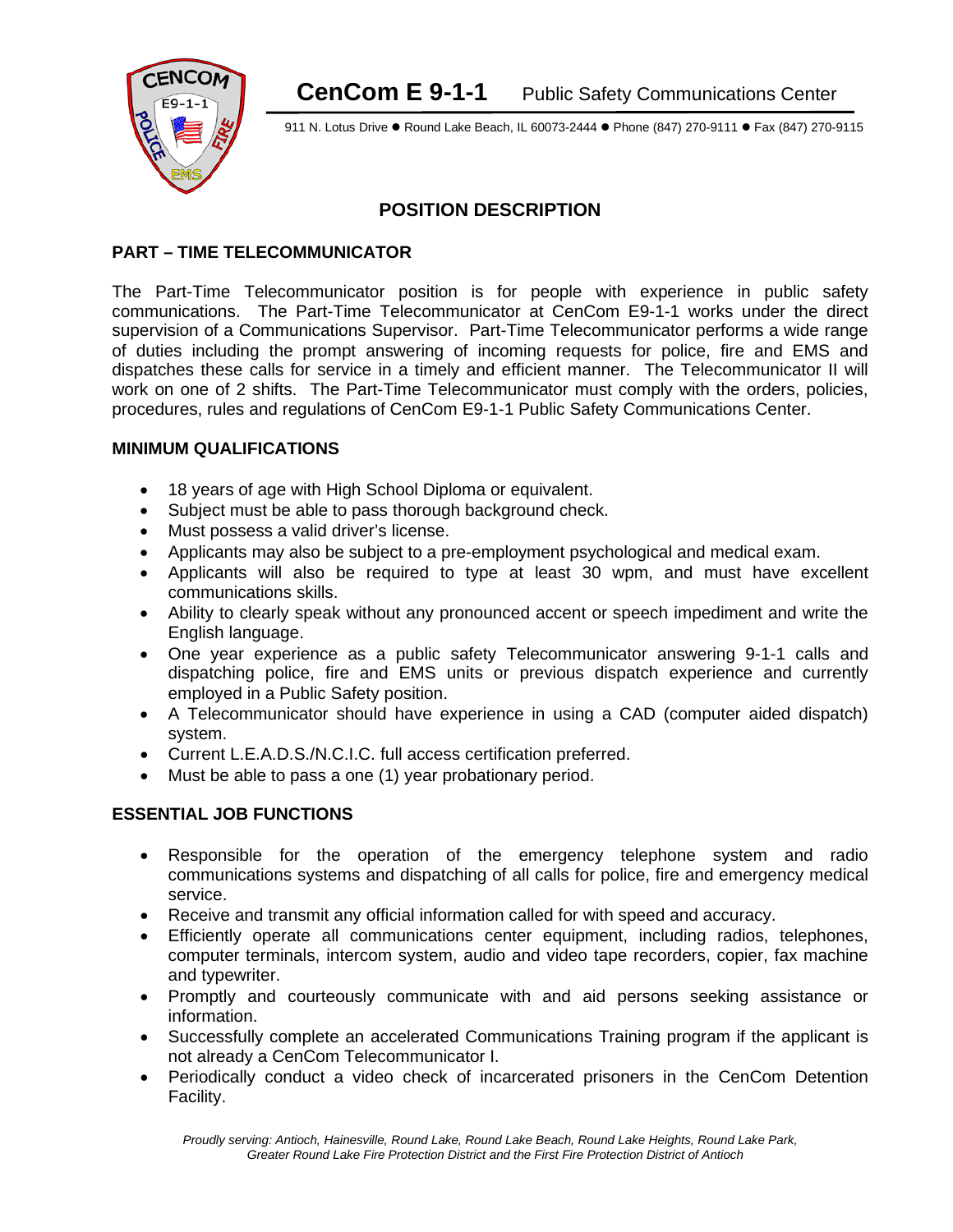#### **PART-TIME TELECOMMUNICATOR - CONTINUED**

#### **ESSENTIAL JOB FUNCTIONS (CONTINUED)**

- Successfully complete the Communications Training program during the probationary period including LEADS certification. If a Part-Time Telecommunicator is trained for Police Operations, they must be able to achieve LEADS Full Access certification. If the Part Time Telecommunicator is trained for Fire Operations then they must be able to achieve LEADS less than Full Access Certification.
- Any other duties as assigned by a Communications Supervisor, Deputy Director, or the Director.

#### **PHYSICAL ABILITIES**

- Must be in sound physical health as determined by a certified licensed physician with no evidence of the use of controlled substance based on a blood or urine test conducted at the time of the physical examination.
- Must have the ability to read and discern visual images on a variety of media.
- Must have good hearing.
- Must be able to lift up to 25 pounds on occasions.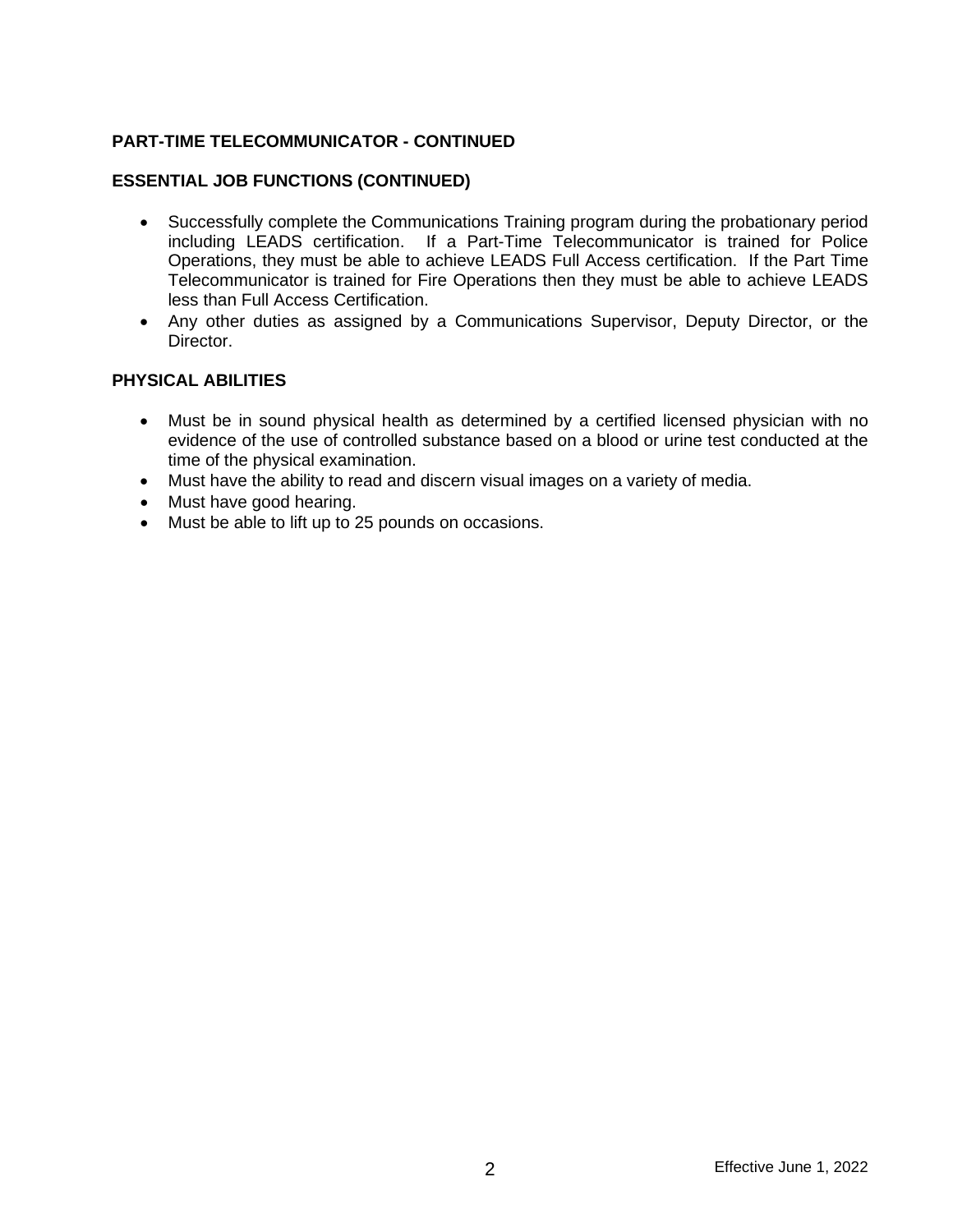

**CenCom E9-1-1**

**Public Safety Communications Center 911 N. Lotus Drive Round Lake Beach, IL 60073** 

# **APPLICATION FOR EMPLOYMENT**

It is the policy of CenCom to maintain and promote equal employment opportunity without discrimination based on race, color, religion, gender, age, physical disability, political affiliation, national origin or any other legally protected status, in accord with applicable legal requirements.

CenCom is a 9-1-1 Public Safety Communications Center which provides emergency service to our communities. We are open 24 hours a day, 365 days a year. If you become an employee of CenCom, you will be required to work one of two shifts including weekends and holidays. You will be subject to a thorough background check prior to employment.

Date of Application \_

#### **PERSONAL INFORMATION**

| Name $\frac{1}{\sqrt{1-\frac{1}{2}}\left\vert \frac{1}{2}\right\vert }$ |       |        |                                                                                                    | Home Phone |                                                                                                                     |
|-------------------------------------------------------------------------|-------|--------|----------------------------------------------------------------------------------------------------|------------|---------------------------------------------------------------------------------------------------------------------|
| Last                                                                    | First | Middle |                                                                                                    | Area Code  | Number                                                                                                              |
|                                                                         |       |        | City                                                                                               | State      | Zip Code                                                                                                            |
|                                                                         |       |        |                                                                                                    |            |                                                                                                                     |
|                                                                         |       |        |                                                                                                    |            |                                                                                                                     |
|                                                                         |       |        |                                                                                                    |            |                                                                                                                     |
|                                                                         |       |        |                                                                                                    |            |                                                                                                                     |
|                                                                         |       |        |                                                                                                    |            |                                                                                                                     |
|                                                                         |       |        |                                                                                                    |            | Do you have any relatives or friends that work for CenCom _____ Yes _____ No If yes, who? ________________          |
|                                                                         |       |        |                                                                                                    |            |                                                                                                                     |
|                                                                         |       |        |                                                                                                    |            | Indicate experience with the following: Typing ________ wpm CPR certified? ____ Yes ____ No                         |
|                                                                         |       |        |                                                                                                    |            | Are you over 18? $\Box$ Yes $\Box$ No Are you legally authorized to work in the United States? $\Box$ Yes $\Box$ No |
|                                                                         |       |        | Have you every been convicted of a crime, excluding minor traffic violations? $\Box$ Yes $\Box$ No |            |                                                                                                                     |
|                                                                         |       |        |                                                                                                    |            |                                                                                                                     |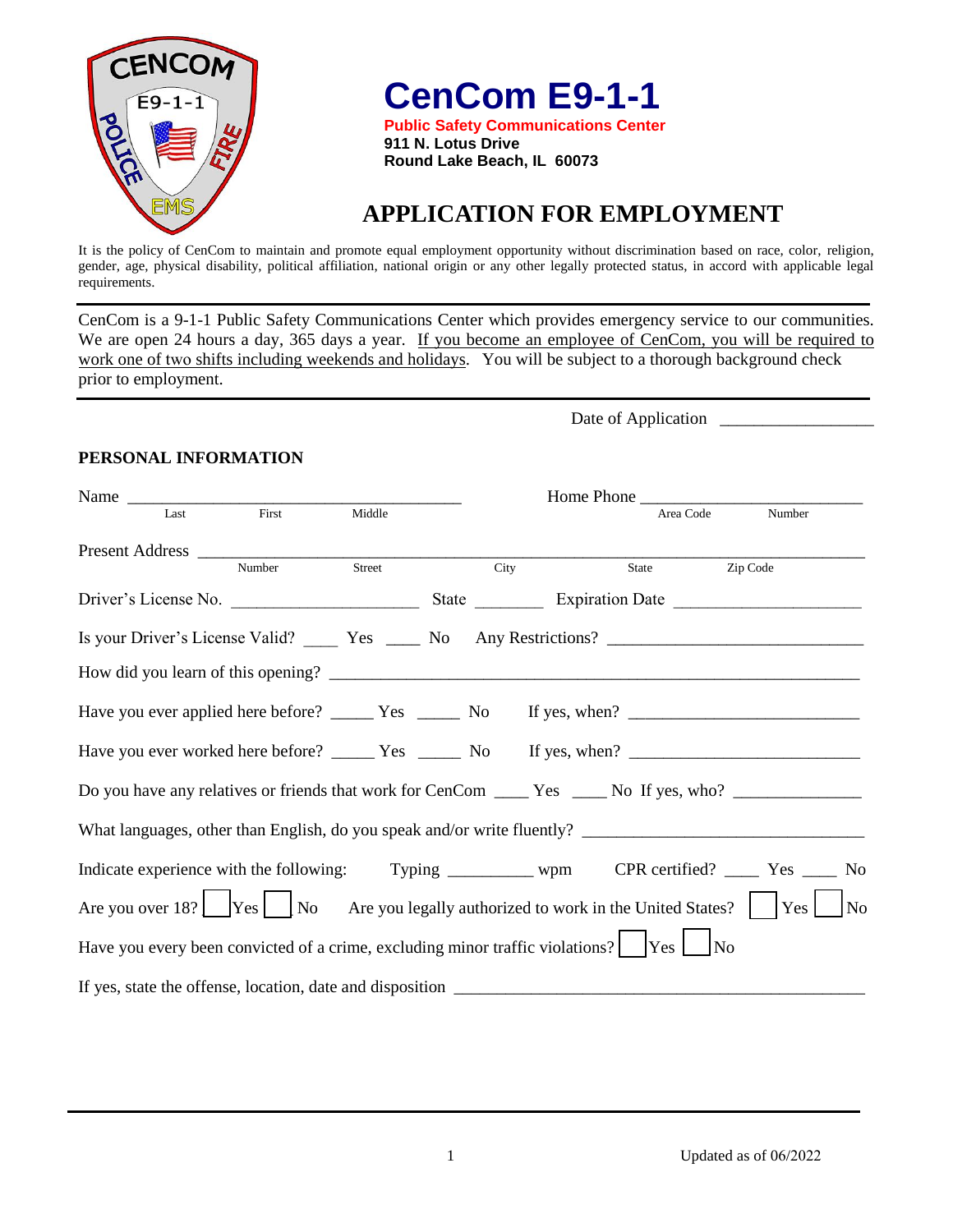#### **EMPLOYMENT DESIRED**

| Are you seeking ________ full-time ________ part-time                               |  |  |  |  |
|-------------------------------------------------------------------------------------|--|--|--|--|
|                                                                                     |  |  |  |  |
|                                                                                     |  |  |  |  |
|                                                                                     |  |  |  |  |
| If yes, please specify those days or hours you would be unable or unwilling to work |  |  |  |  |
|                                                                                     |  |  |  |  |

#### **EDUCATION**

| <b>TYPE OF SCHOOL</b> | <b>NAME AND ADDRESS</b> | <b>YEARS</b><br><b>ATTENDED</b> | <b>GRADUATED</b>        | <b>COURSES STUDIED</b> |
|-----------------------|-------------------------|---------------------------------|-------------------------|------------------------|
| <b>HIGH SCHOOL</b>    |                         |                                 | <b>YES</b><br><b>NO</b> | DIPLOMA:               |
|                       |                         |                                 | <b>YES</b>              | DEGREE:                |
| <b>COLLEGE</b>        |                         |                                 | <b>NO</b>               |                        |
| <b>OTHER</b>          |                         |                                 | <b>YES</b>              | DIPLOMA:               |
|                       |                         |                                 | <b>NO</b>               |                        |

| Are you a veteran of the U.S. Military? | Y es- | No If yes. Branch |  |
|-----------------------------------------|-------|-------------------|--|
|-----------------------------------------|-------|-------------------|--|

Are you currently or have you been in the National Guard or Reserves? \_\_\_\_\_ Yes \_\_\_\_ No

**PERSONAL REFERENCES**<br>(Excluding former employers or relatives)

#### **PLEASE INCLUDE COMPLETE INFORMATION**

| <b>NAME AND OCCUPATION</b> | <b>ADDRESS</b> | <b>PHONE NUMBER</b> |
|----------------------------|----------------|---------------------|
|                            |                |                     |
|                            |                |                     |
|                            |                |                     |
|                            |                |                     |
| 3.                         |                |                     |
|                            |                |                     |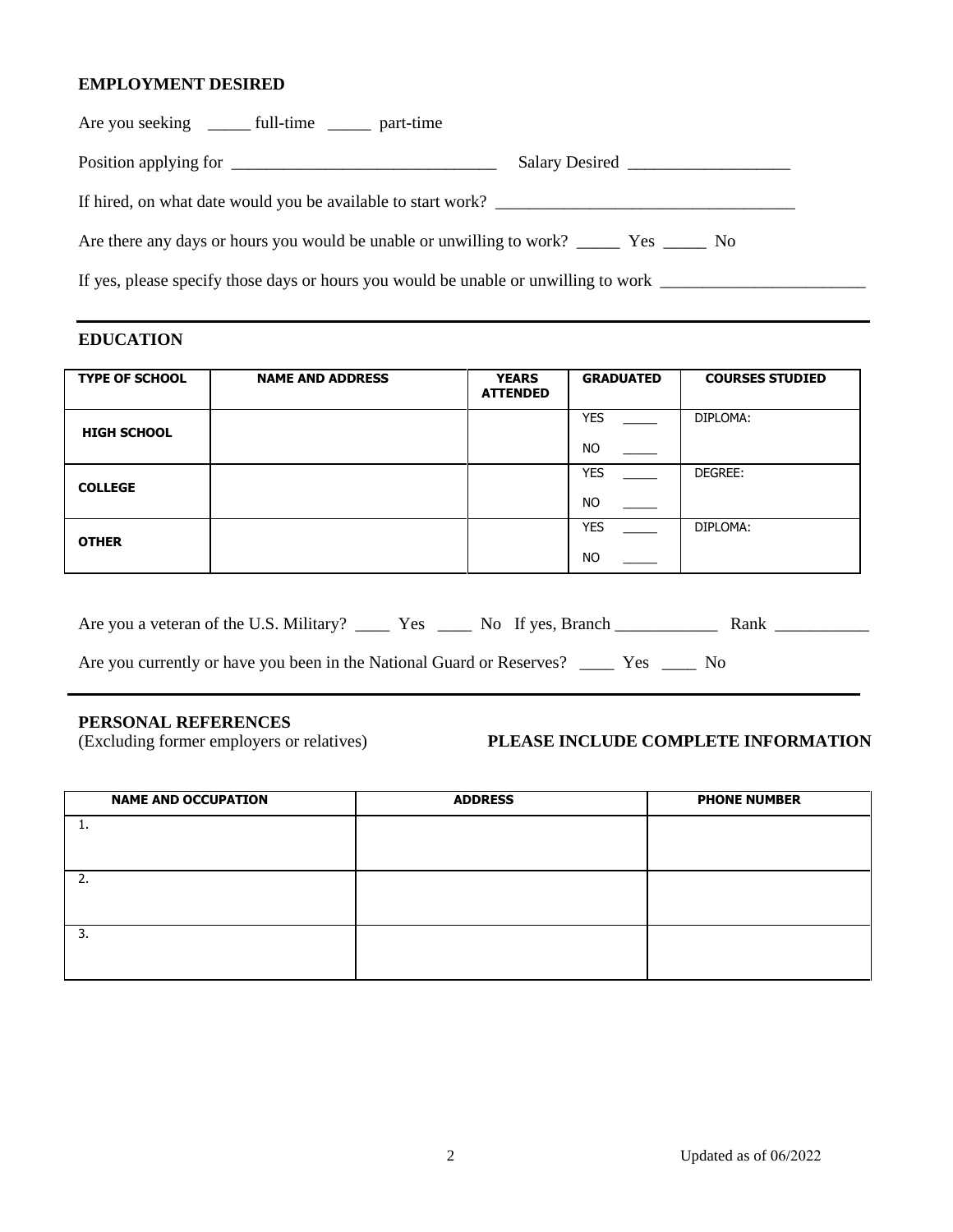#### **EMPLOYMENT HISTORY**

List your last three employers, starting with your present or most recent employer. Include military, part-time, summer, relevant volunteer work and any periods of unemployment.

|                              |                                                                                                                                                                                                                                      | $\frac{1}{\text{Year}}$<br>Month                                               |
|------------------------------|--------------------------------------------------------------------------------------------------------------------------------------------------------------------------------------------------------------------------------------|--------------------------------------------------------------------------------|
|                              |                                                                                                                                                                                                                                      | To:<br>$\frac{M_{\text{out}}}{V_{\text{ear}}}$<br>Year<br>Month                |
|                              |                                                                                                                                                                                                                                      | Full Time _______ Part Time ______                                             |
|                              |                                                                                                                                                                                                                                      |                                                                                |
|                              |                                                                                                                                                                                                                                      |                                                                                |
|                              |                                                                                                                                                                                                                                      | May we contact this employer?                                                  |
|                              |                                                                                                                                                                                                                                      | $\frac{1}{\sqrt{1-\frac{1}{2}}}$ Yes $\frac{1}{\sqrt{1-\frac{1}{2}}}$ No       |
|                              | ,我们也不会有什么。""我们的人,我们也不会有什么?""我们的人,我们也不会有什么?""我们的人,我们也不会有什么?""我们的人,我们也不会有什么?""我们的人                                                                                                                                                     | Year                                                                           |
|                              |                                                                                                                                                                                                                                      | Month<br>$\Gamma$ o: $\begin{array}{ccc}\n\hline\n\hline\n\hline\n\end{array}$ |
| Supervisor's name and title: |                                                                                                                                                                                                                                      | Year<br>Month<br>Full Time ________ Part Time ______                           |
| Your title:                  |                                                                                                                                                                                                                                      |                                                                                |
|                              |                                                                                                                                                                                                                                      |                                                                                |
|                              |                                                                                                                                                                                                                                      | May we contact this employer?                                                  |
|                              |                                                                                                                                                                                                                                      | $\frac{1}{\sqrt{1-\frac{1}{2}}}$ Yes $\frac{1}{\sqrt{1-\frac{1}{2}}}$ No       |
|                              |                                                                                                                                                                                                                                      |                                                                                |
| Address:                     | <u> 1989 - Johann John Stone, markin film ar yn y brenin y brenin y brenin y brenin y brenin y brenin y brenin y</u>                                                                                                                 | Month Year<br>To:                                                              |
| Supervisor's name and title: |                                                                                                                                                                                                                                      | Year<br>Month<br>Full Time ________ Part Time ______                           |
|                              |                                                                                                                                                                                                                                      | Hours per week                                                                 |
|                              |                                                                                                                                                                                                                                      | Last salary                                                                    |
|                              | <u>. In the contract of the contract of the contract of the contract of the contract of the contract of the contract of the contract of the contract of the contract of the contract of the contract of the contract of the cont</u> | May we contact this employer?                                                  |
|                              |                                                                                                                                                                                                                                      | $\frac{\ }{\ }$ Yes $\frac{\ }{\ }$ No                                         |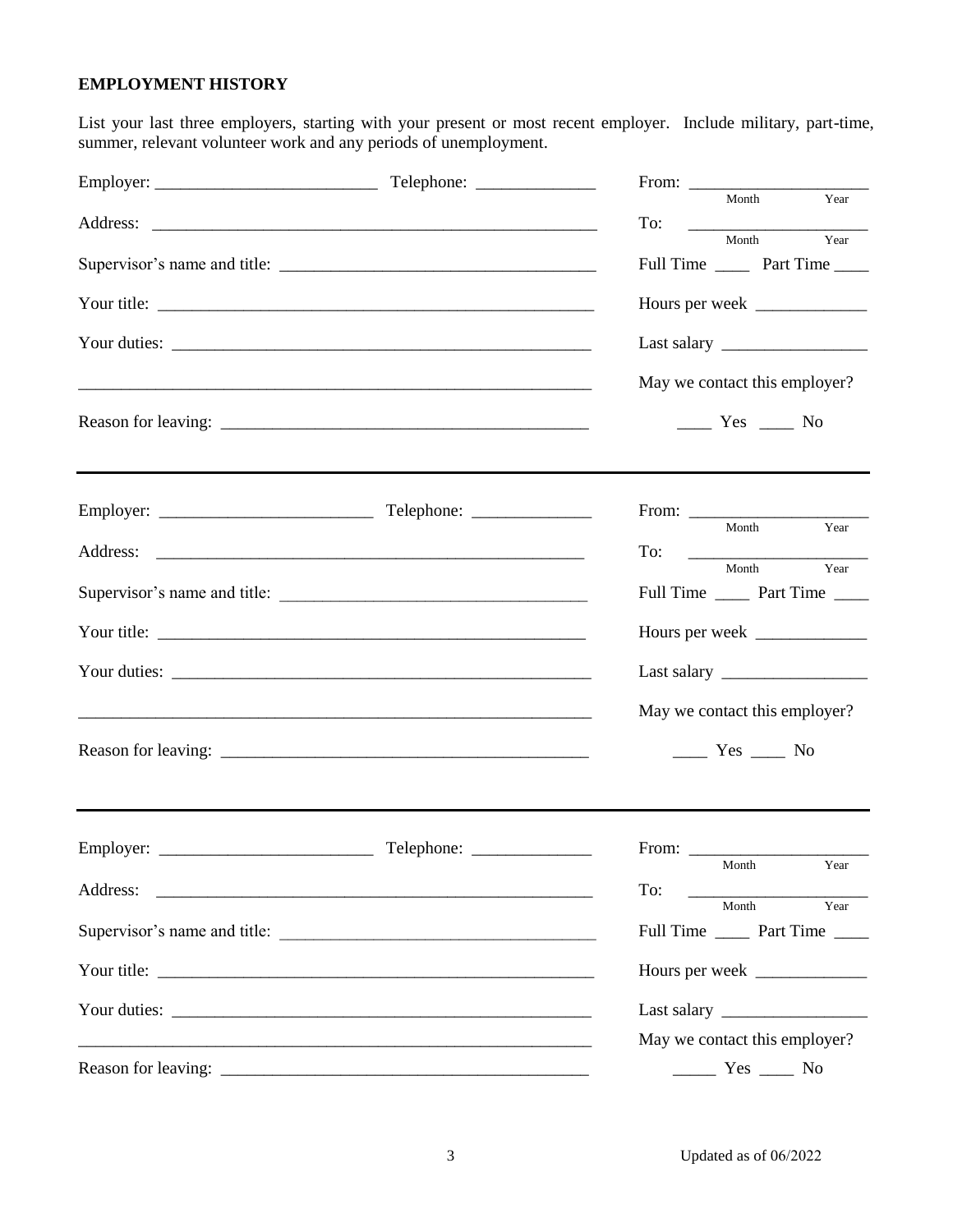Use the space below to describe why you are interested in working for our company and to list those skills and abilities which you feel particularly qualify you for a position with us.

#### **AFFIDAVIT**

I understand that nothing in this application creates an employment contract or relationship. I also understand that if hired by CenCom, my employment can be terminated at any time, by myself or CenCom for any grounds not prohibited by law.

I certify that the facts contained in this application are true and complete to the best of my knowledge and understand that, if employed, any misstatement or omission of information on this application may be grounds for dismissal. I authorize the investigation of all statements contained herein and information concerning my previous employment and any pertinent information there may be personal or otherwise, and release all parties from all liability for any damage that may result from furnishing same to you.

If you are employed by CenCom in a part time or full time position, you will receive a copy of CenCom's Staff Policy Manual. This manual provides information regarding employment policies and benefits. The information contained in the manual may be changed at any time at the discretion of the Operations Board and management. The Staff Policy manual is not a contract of employment nor does it create vested rights in any policy listed. It should only be applied generally.

I, \_\_\_\_\_\_\_\_\_\_\_\_\_\_\_\_\_\_\_\_\_\_\_\_\_\_, under penalties of perjury as provided by law pursuant to Section 1- 109 of the Code of Civil Procedure, hereby certify that the statements set forth in this instrument are true and correct.

Date \_\_\_\_\_\_\_\_\_\_\_\_\_\_\_\_\_\_\_\_\_\_\_\_\_\_\_

**COMPANY USE ONLY** 

Interviewed by: <br>
Date:

\_\_\_\_\_\_\_\_\_\_\_\_\_\_\_\_\_\_\_\_\_\_\_\_\_\_\_\_\_\_\_\_\_\_\_\_\_\_\_\_\_\_\_\_\_\_\_\_\_\_\_\_\_\_\_\_\_\_\_\_\_

\_\_\_\_\_\_\_\_\_\_\_\_\_\_\_\_\_\_\_\_\_\_\_\_\_\_\_\_\_\_\_\_\_\_\_\_\_\_\_\_\_\_\_\_\_\_\_\_\_\_\_\_\_\_\_\_\_\_\_\_\_

\_\_\_\_\_\_\_\_\_\_\_\_\_\_\_\_\_\_\_\_\_\_\_\_\_\_\_\_\_\_\_\_\_\_\_\_\_\_\_\_\_\_\_\_\_\_\_\_\_\_\_\_\_\_\_\_\_\_\_\_\_

Interviewers remarks: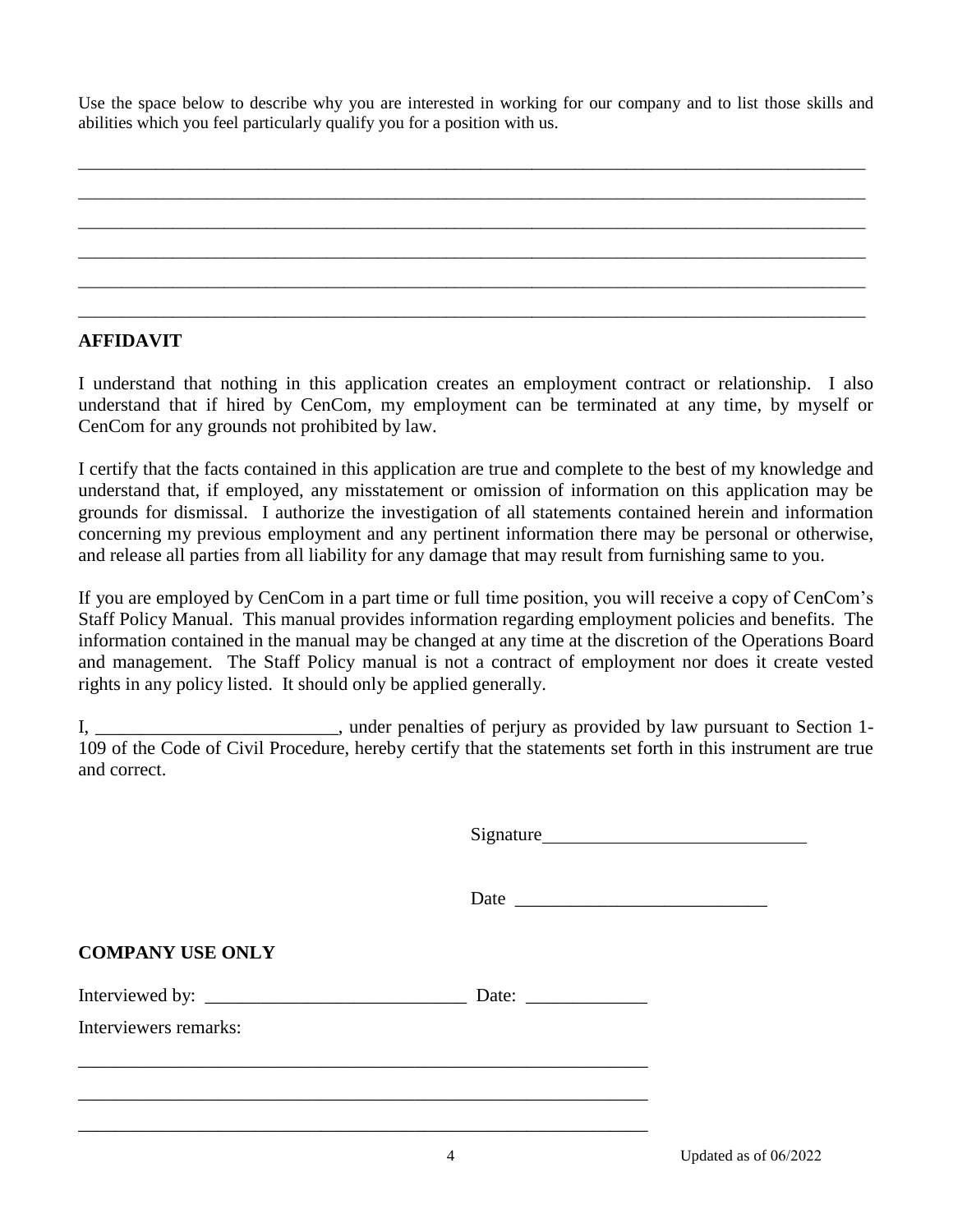

911 N. Lotus Drive • Round Lake Beach, IL 60073-2444 • Phone (847) 270-9111 • Fax (847) 270-9115

# **WAIVER AND CONSENT**

I request, authorize and consent to the release of information to CenCom regarding my previous employment and authorize all past employers or agents which CenCom may designate, to respond to oral or written inquiries from CenCom regarding my employment record, including, but not limited to, positions held, dates of employment, last pay raise, work performance, disciplinary records, reliability, incidents of dishonesty, insubordination, violence, and/or unsafe, harmful, or threatening behavior or the like. In order to determine my fitness for employment with CenCom, I agree to submit to an independent medical examination which shall include drug and alcohol testing, and I agree to submit to a psychological examination. I do knowingly, freely and voluntarily release, remise and discharge CenCom, each member municipality, and the respective boards of the member municipalities and CenCom, their agents, officers, representatives, elected officials, employees and independent contractors, from any and all liability claims, causes of action or damages arising out of, or as a result of, any written or oral inquiry or any information provided or released, as a result of any written or oral inquiry, or from my submission to the medical examination, drug and alcohol testing or psychological examination referenced herein. I assume all risk of loss or damages for the testing, release of information or administering or taking of the examinations or tests. I also release any and all of my former employers, and their representatives, employees or the like, from any and all liability which may result from the information supplied by them to CenCom. I hereby certify that any and all statements made as part of my employment submission or application to CenCom are true and correct and I agree and understand that any misstatement of material fact made by me in the application process will cause a forfeiture on my part of employment with CenCom on such terms as may be determined solely by CenCom and its Board. If I am employed by CenCom, I agree to provide any and all additional documentation necessary for employment with CenCom.

Date **Date Date Date Date Date** 

Signature Witness Signature

Name (Print) Name (Print)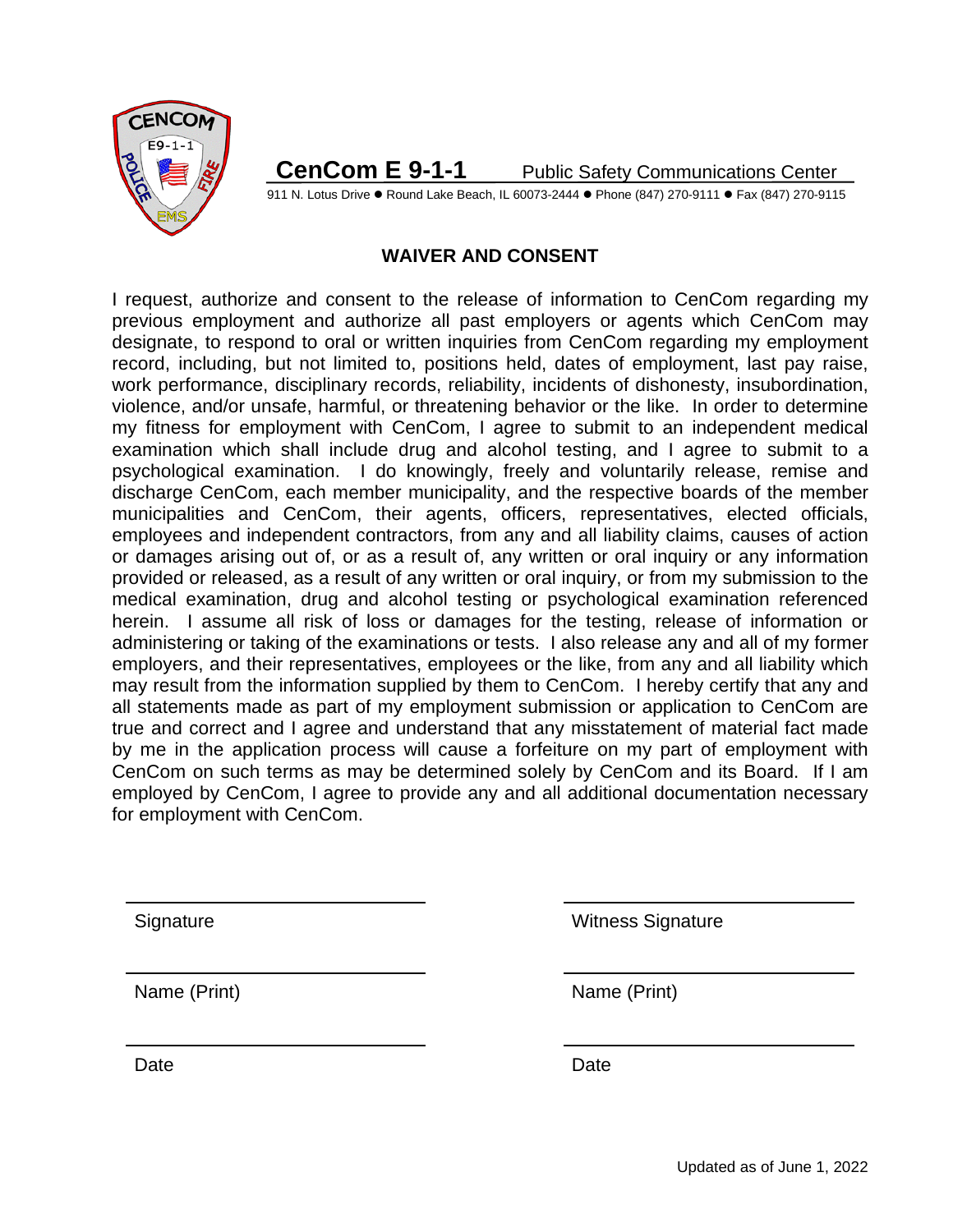|                                                                | CONVICTION INFORMATION NAME CHECK REQUEST<br>(Please see the reverse side for instructions on completing this form<br>(All fields marked in BOLD are mandatory)                                                                                                                                                                                                                                                                                                             |                                             |
|----------------------------------------------------------------|-----------------------------------------------------------------------------------------------------------------------------------------------------------------------------------------------------------------------------------------------------------------------------------------------------------------------------------------------------------------------------------------------------------------------------------------------------------------------------|---------------------------------------------|
|                                                                |                                                                                                                                                                                                                                                                                                                                                                                                                                                                             | Transaction Control Number                  |
| Document Control Number                                        | Submitting Agency ORI - NCIC (if applicable)<br>5<br>4<br>9<br>$\mathbf{1}$<br>0<br>0.<br>Ν<br>1L                                                                                                                                                                                                                                                                                                                                                                           | NCost Center<br><b>JOffice Lise Only !!</b> |
| Subject's Last Name<br>*H<br>Date of Birth                     | First Name<br>ŵ.<br>Race<br>Sex                                                                                                                                                                                                                                                                                                                                                                                                                                             | Middle Name<br>÷.                           |
| 少                                                              | ÷<br>The code values used in the Illinois State Police name search must include valid national crime information center                                                                                                                                                                                                                                                                                                                                                     |                                             |
| results could be adversely affected.                           | code values for certain fields. These fields include sex codes and race codes. The standard code values for sex<br>codes include "M" for Male, "F" for Female, or "U" for Unknown. The standard code values for race codes include<br>"W" for White (Includes Mexicans and Latins), "B" for Black, "A" for Aslan/Pacific Islander, "I" for Indian/Alaskan<br>Native, or "U" for unknown. If your submission contains values other than the standard code values, the search |                                             |
| Social Security Number<br>A                                    | Drivers License Number<br>÷.                                                                                                                                                                                                                                                                                                                                                                                                                                                | DL State                                    |
| Requestor's Name<br>hitfield                                   | Agency/Company Name<br>¥3<br>CanCom E9-1-1                                                                                                                                                                                                                                                                                                                                                                                                                                  |                                             |
| <u>Return Address</u><br>911 N. Lotus Drive<br>Street Address: | City: Round Lake Beach                                                                                                                                                                                                                                                                                                                                                                                                                                                      | 60073<br><b>Illinois</b><br>State:<br>Zlo:  |
| Foreign State/Country<br>Foreign Postal Code                   | Lloensing or Employment<br>Purpose                                                                                                                                                                                                                                                                                                                                                                                                                                          | XXXI<br>(Y <sub>28</sub> )<br>(No)          |
| Sublects Maiden Last Name<br>숴                                 | First Name<br>۰H<br>**Please complete all areas marked with an asterisk**                                                                                                                                                                                                                                                                                                                                                                                                   | Middle Name<br>州                            |
|                                                                |                                                                                                                                                                                                                                                                                                                                                                                                                                                                             |                                             |
| * Signature:                                                   | Please type or print all Information                                                                                                                                                                                                                                                                                                                                                                                                                                        | $*$ Date:                                   |
| 1.393-0891                                                     | LLINOIS STATE POLICE BUREAU OF DENTIFICATION                                                                                                                                                                                                                                                                                                                                                                                                                                | $-0.01$<br>39 8 4058                        |

 $\mathbb{R}^3$ 

 $\mathbb{Z}^2$ 

ţ ì.

ł,

 $\frac{1}{3}$ 

 $\frac{1}{4}$ 

 $\frac{1}{3}$ 

**Control**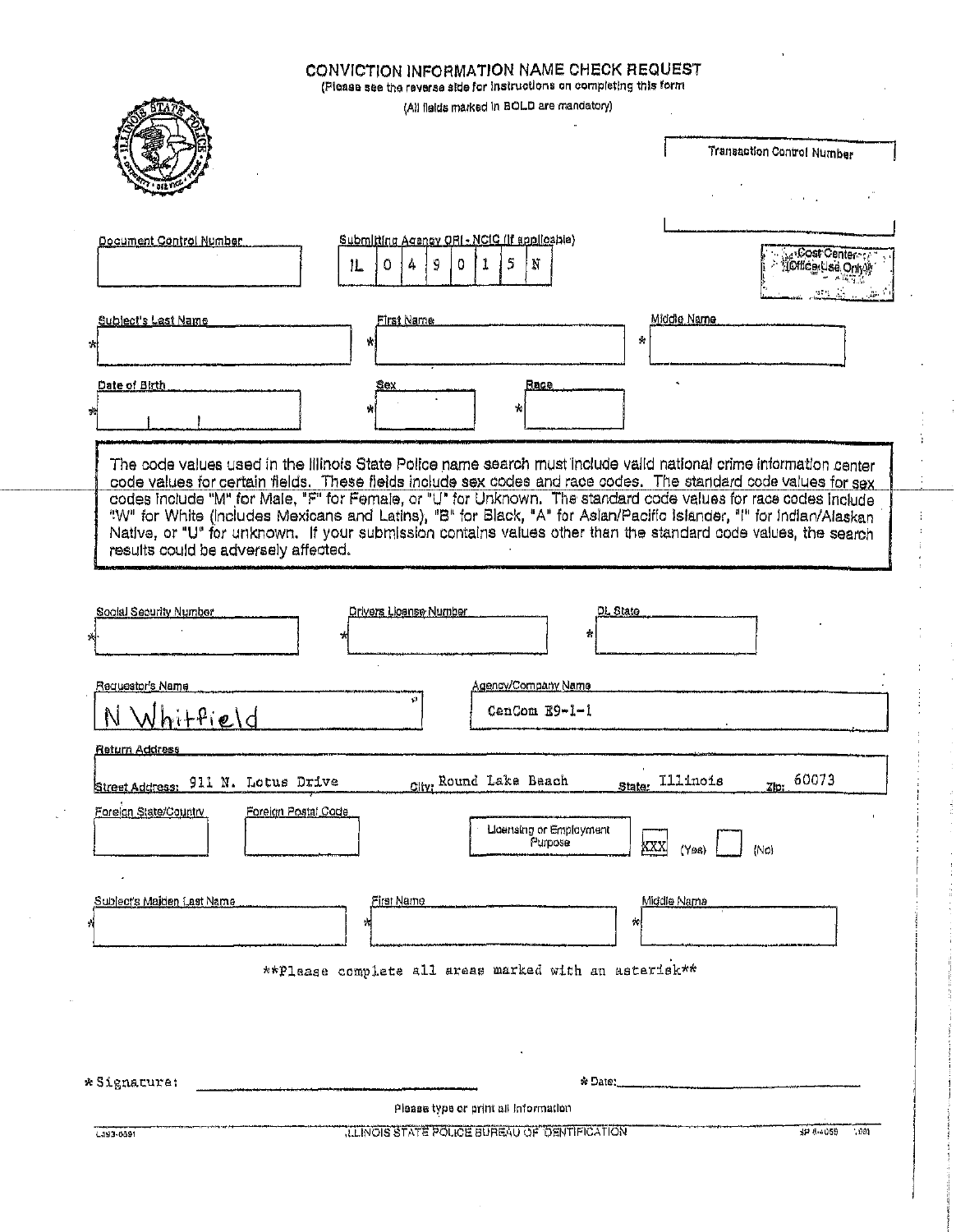

911 N. Lotus Drive . Round Lake Beach, IL 60073-2444 . Phone (847) 270-9111 . Fax (847) 270-9115

#### **CENCOM E9-1-1 PRE – EMPLOYMENT CHECKLIST**

CenCom E9-1-1 has found that the field of Public Safety Communications is not a field suited to every person who applies to work as a Telecommunicator. Many applicants consider only parts of the job such as pay and benefits instead of looking at the less attractive aspects including working shift work, weekends and holidays.

While there are many satisfying, rewarding aspects the position of Telecommunicator and 9-1-1 Telecommunicators make significant contributions to the welfare and safety of their fellow citizens, it is important for all applicants to carefully consider **both** the negative and positive features of a new career before considering the position.

The job factors listed below are features of the Telecommunicator position about which many applicants are unaware. This questionnaire should be taken home, considered carefully and if pertinent, discussed with your family or whomever else you feel is important. If you are concerned about any of these items, you may discuss your concerns with the Director.

| No.            | <b>WORKING ENVIRONMENT</b>                                                                                                                                                 | <b>Initial</b> |
|----------------|----------------------------------------------------------------------------------------------------------------------------------------------------------------------------|----------------|
| $\mathbf{1}$   | You must have regular and predictable attendance.                                                                                                                          |                |
| $\overline{2}$ | You must arrive for work at least 5 minutes prior to your shift.                                                                                                           |                |
| 3              | Required to work different shifts in a 24x7 work environment.                                                                                                              |                |
| $\overline{4}$ | You will have no choice about which shift you are assigned to work.                                                                                                        |                |
| 5              | You will have no choice about which days you work.                                                                                                                         |                |
| 6              | You will be required to work all shifts, including during the training period.                                                                                             |                |
| $\overline{7}$ | Required to work weekends.                                                                                                                                                 |                |
| 8              | Work any or all Federal, State and religious holidays on the recognized or actual date.                                                                                    |                |
| 9              | Work on personally important or special days (birthdays, anniversaries, sporting events, etc).                                                                             |                |
| 10             | Obtain childcare between 6:30 am $-7:30$ pm (days); and/or 6:30 pm $-7:30$ am on a regular<br>basis.                                                                       |                |
| 11             | As necessary, obtain childcare for weekends and holidays on a regular basis.                                                                                               |                |
| 12             | As necessary, obtain childcare on short notice events on a frequent basis.                                                                                                 |                |
| 13             | Work voluntary overtime, before or after a shift, sometimes with little to no notice.                                                                                      |                |
| 14             | Work mandatory overtime, before or after a shift, sometimes with little to no notice or on a<br>regularly scheduled day off.                                               |                |
| 15             | You must have reliable transportation that functions in the 24 hour environment.                                                                                           |                |
| 16             | Telecommunicators must remain seated at their workstation for extended durations of time.<br>There are limited breaks and you are not able to just get up and walk around. |                |
| 17             | Telecommunicators are not allowed to leave the building during their lunch breaks.                                                                                         |                |
| 18             | Telecommunicators must be willing work through a highly structured "chain of command".                                                                                     |                |
| 19             | Telecommunicators will work with all phone and radio activities monitored/taped.                                                                                           |                |
| 20             | Telecommunicators must be able to work in accordance with a disciplinary policy.                                                                                           |                |

**Should you be successful in passing all the phases in the testing process and are offered a position, you will be given a new form and asked to sign each line. The form will then become part of your permanent personnel folder.**

> *Proudly serving: Antioch, Hainesville, Round Lake, Round Lake Beach, Round Lake Heights, Round Lake Park, Greater Round Lake Fire Protection District and the First Fire Protection District of Antioch*